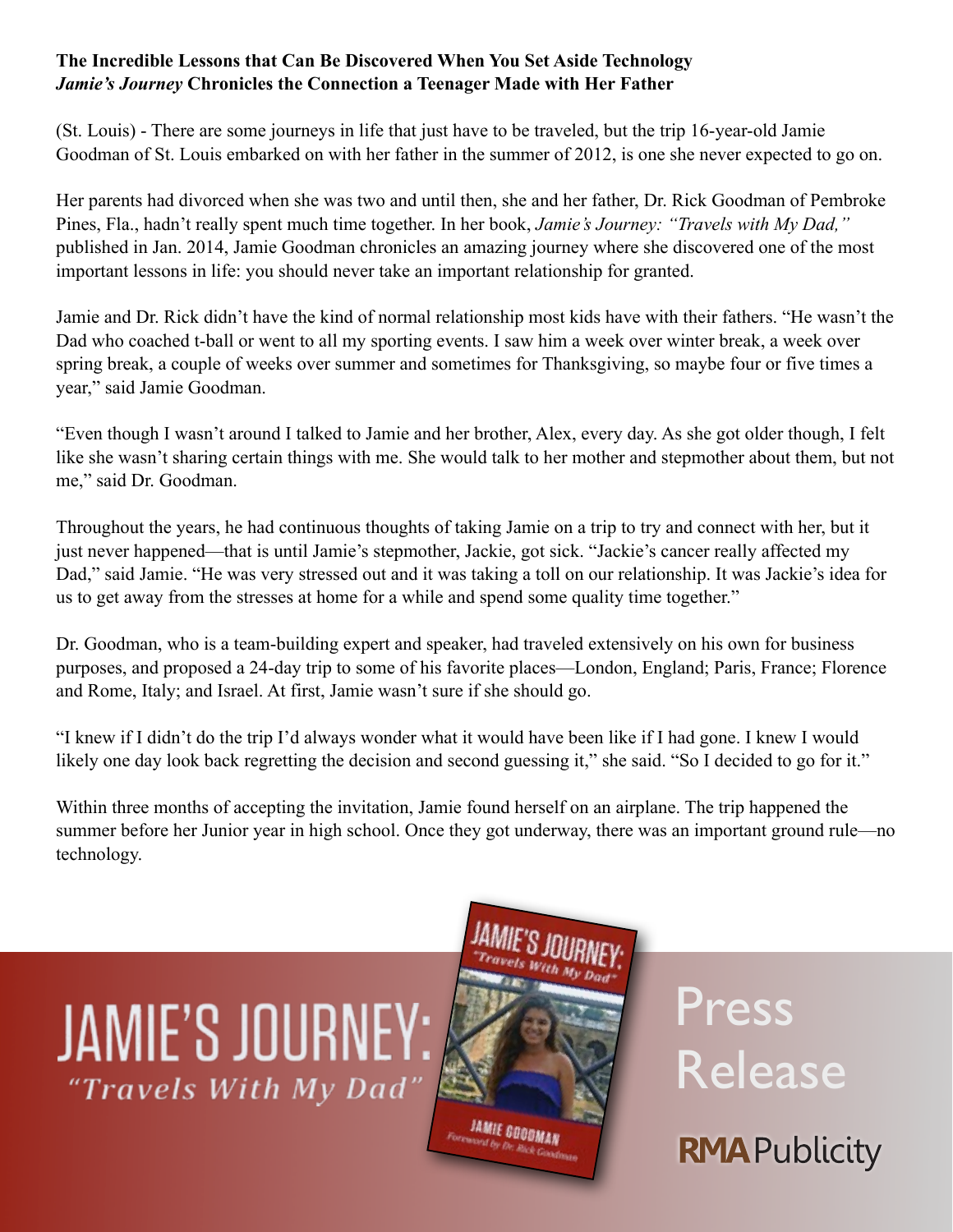"I think the pain for a lot of parents right now is the inability to communicate with their kids, who typically hang out in their rooms, close the door and start texting with their friends," said Dr. Goodman.

"If we had both been able to use our phones and a computer, I know it would have substantially limited our ability to build the kind of relationship we did," said Jamie.

Sure they had occasional disagreements during the trip, like the time they got mad at each other for the distraction that caused them to miss the train stop for their hotel in London, and the time Jamie refused to wear a jacket despite her father's suggestion that she do so. "But in the end, it was all good," said Dr. Goodman, who discovered a lot about his daughter that summer. "I discovered that my daughter is a giver, she is open to new things and has a sense of adventure."

Jamie discovered a lot about her dad too. "Turns out we are a lot alike," she said. "We are both strong minded, strong willed and hard workers." But perhaps more importantly, they really got to know each other during the trip. "It is that mutual understanding about each other's lives that has made us closer," said Jamie.

While there were a lot of great memories captured during the trip, Jamie says one particularly stands out in her mind. "My favorite part of the trip was when we went to the Western Wall on Shabbat and there was just this sense of unity there. Everyone praying and coming together as one."

"It would be really hard for me to label a favorite part of the trip," said Dr. Goodman. "It's the whole adventure from beginning to end... the trip exceeded my expectations. Jamie and I are much closer now."

In addition to sharing the details of their trip, J*amie's Journey:"Travels with My Dad,"* also serves as a good travel guide for any family planning a trip of their own to Europe. Included at the end of each chapter are "Jamie's Gems," where she offers advice such as…Your parents aren't always right, but sometimes they are! Listen to them… Make sure to be nice to everyone you meet and attempt to stay connected… and know your limit. If you are tired during the day, don't push yourself, and don't be afraid to say you need a break when you are done for the day."

Since its release, J*amie's Journey* has received numerous favorable reviews. Shep Hyken, who is a New York Times and Wall Street Journal bestselling author, said, "Jamie takes us inside the mind of today's teens and demonstrates the importance of spending more time with our children, building relationships and memories that will last a lifetime. Every parent and teen should read this book... together."

In his review of the book, Russell F. Robinson, Chief Executive Officer of the Jewish National Fund said, "This wonderful journey of discovery of each other and of themselves is tied into 3,000 years of stories of biblical journeys when they are in Israel and find their soul on the ancient soil of their ancestors. I was touched by their view of the beauty of the sights they saw the people they met and the willingness to see it all through each other's eyes. A must-read to see yourself and to understand the possibilities of life."

*Jamie's Journey "Travels with My Dad,"* is available for purchase on Amazon.com. For more information, visit [www.jamiejourney.com.](http://www.jamiejourney.com)